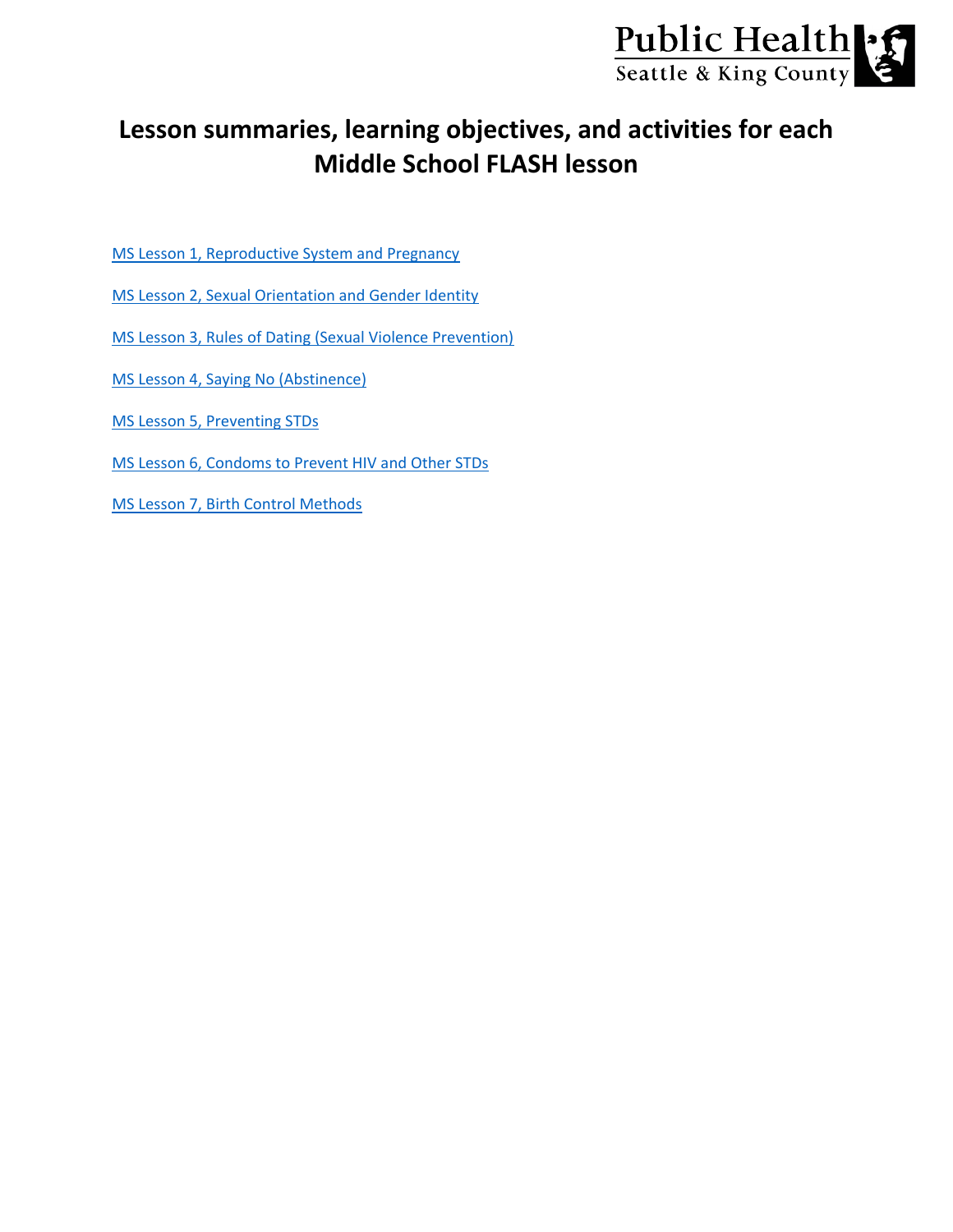# <span id="page-1-0"></span>**Middle School FLASH Lesson 1, Reproductive System and Pregnancy**

## **Summary**

An overview of basic reproductive organs and their functions is provided in a lecture format, while students follow along on a worksheet. Small groups compete for points by answering questions related to pregnancy and the reproductive system. The lesson concludes with an explanation of FLASH Family Homework.

## **Student Learning Objectives**

The student will be able to …

- 1. Describe basic reproductive organs and their functions.
- 2. Describe conception and its relation to the menstrual cycle.
- 3. Describe the signs and symptoms of pregnancy.

- Warm up
- Purpose of lesson
- Review reproductive system and conception
- Reproductive system and pregnancy game
- Explain homework
- Exit ticket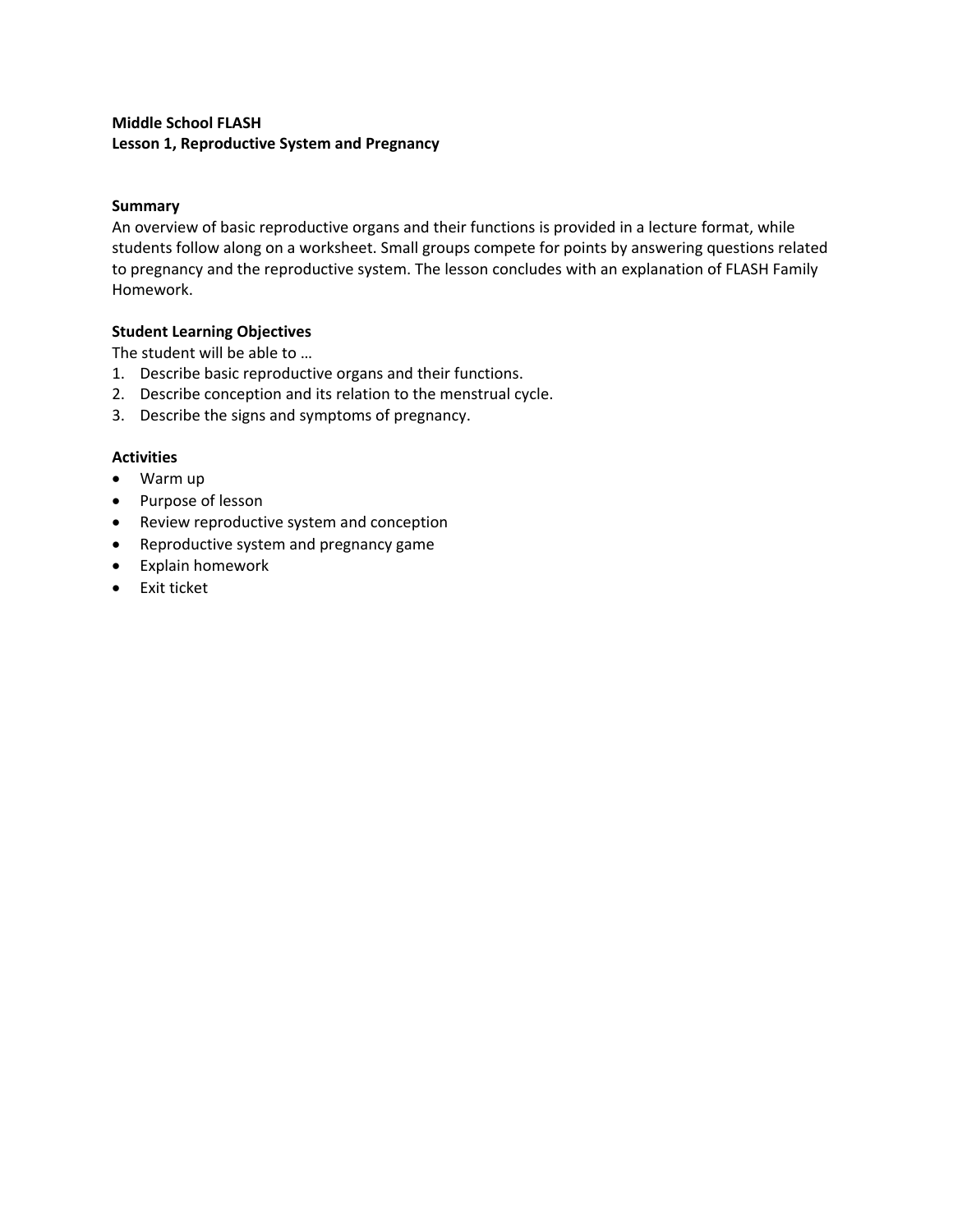# <span id="page-2-0"></span>**Middle School FLASH Lesson 2, Sexual Orientation and Gender Identity**

## **Summary**

Students learn the definition of identity and the importance of feeling positively about our identities. Sexual orientation and gender identity are introduced as two categories of identity held by everyone. Students learn common terms and foundational information related to these concepts through smalland large-group activities. They discuss strategies that help people develop pride in any of their identities and practice applying these strategies to a scenario about sexual orientation and gender identity.

## **Student Learning Objectives**

The student will be able to …

- 1. Explain that everyone has a gender identity and a sexual orientation, and differentiate between them.
- 2. Communicate respectfully with and about people of all gender identities, gender expressions and sexual orientations.
- 3. Explain why it's important for people to feel proud of their identities, including their sexual orientation and gender identity.

- Warm up
- Introduction to identity
- Definitions activity
- Common questions activity
- Developing pride in our identities
- Scenario activity
- Assign homework
- Exit ticket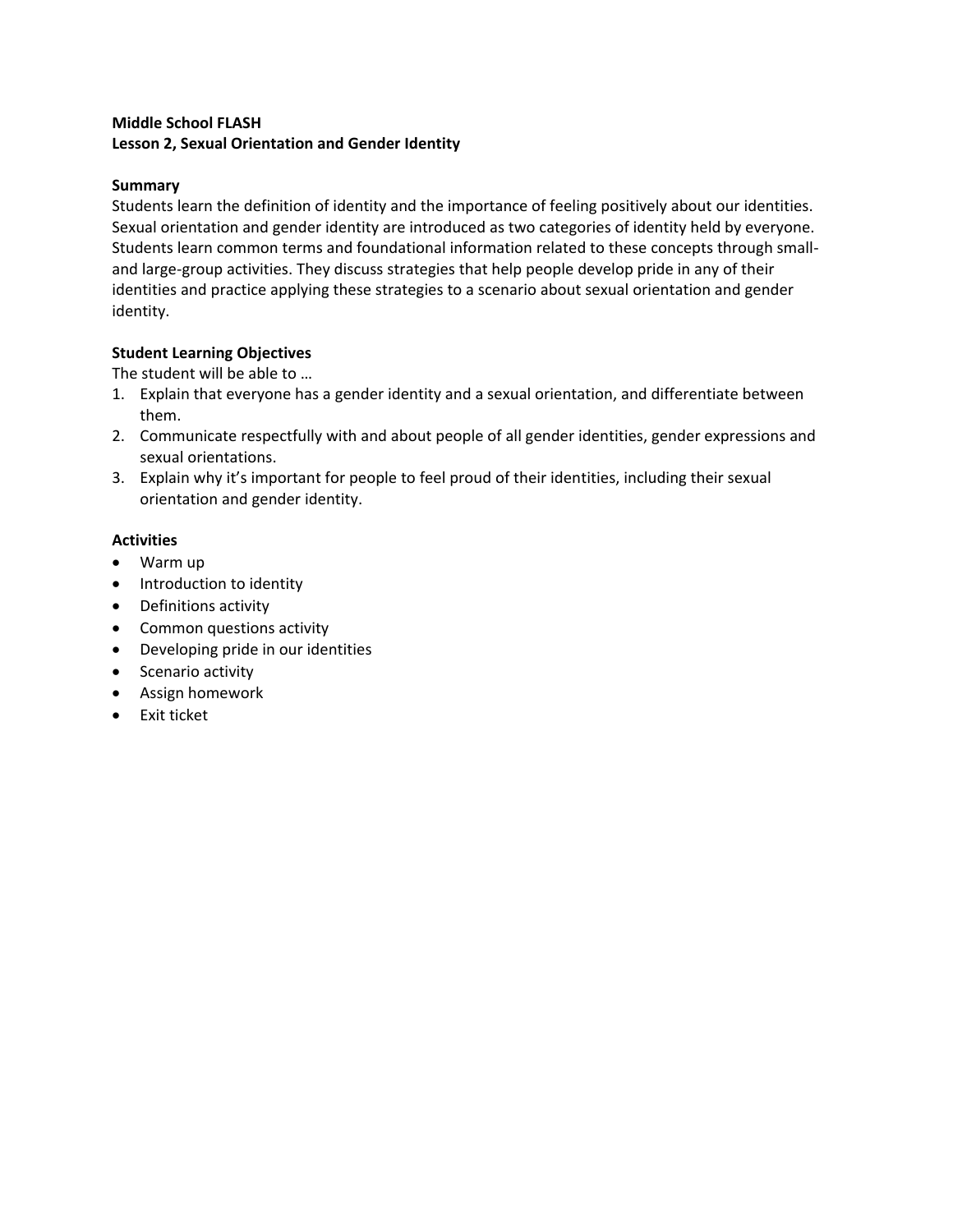# <span id="page-3-0"></span>**Middle School FLASH Lesson 3, Rules of Dating (Sexual Violence Prevention)**

## **Summary**

Students brainstorm common behaviors, both positive and negative, for each step of dating. Acting as the Teen Dating Commission, they work in small groups to develop dating rules that would result in healthier relationships. Students vote for their favorite new rules, setting positive norms for healthy dating behaviors.

# **Student Learning Objectives**

The student will be able to …

- 1. Explain the qualities of a healthy dating relationship.
- 2. Collaborate with others to advocate for safe, respectful, and equitable relationships.

- Warm up
- Introduce topic
- Brainstorm and debrief dating behaviors
- Review state laws on relationships and sex
- Presidential Teen Dating Commission activity
- Discuss Dating Commission activity
- Assign homework
- Exit ticket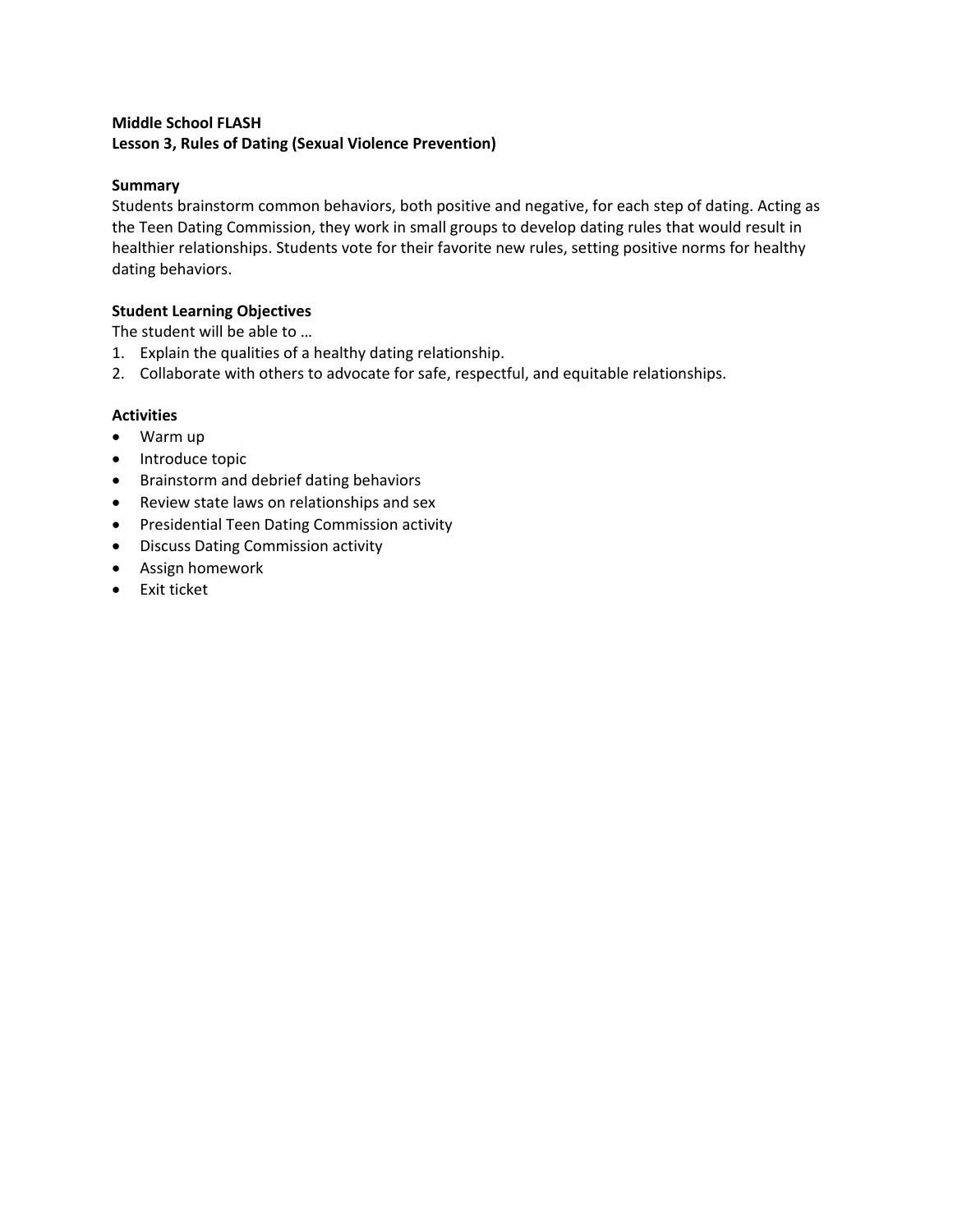<span id="page-4-0"></span>**Middle School FLASH Lesson 4, Saying No (Abstinence)**

#### **Summary**

Students define abstinence and learn the steps to refusing effectively. In small groups, they practice using refusal skills and observe their peers modeling effective refusal skills.

#### **Student Learning Objectives**

The student will be able to …

- 1. Define sexual abstinence as it relates to pregnancy and STD prevention.
- 2. Demonstrate effective peer refusal skills to avoid sexual risk behaviors.

- Warm up
- Definition of abstinence
- Refusal skills
- Refusal skill scenario large group
- Refusal skill scenarios small group
- Assign homework
- Exit ticket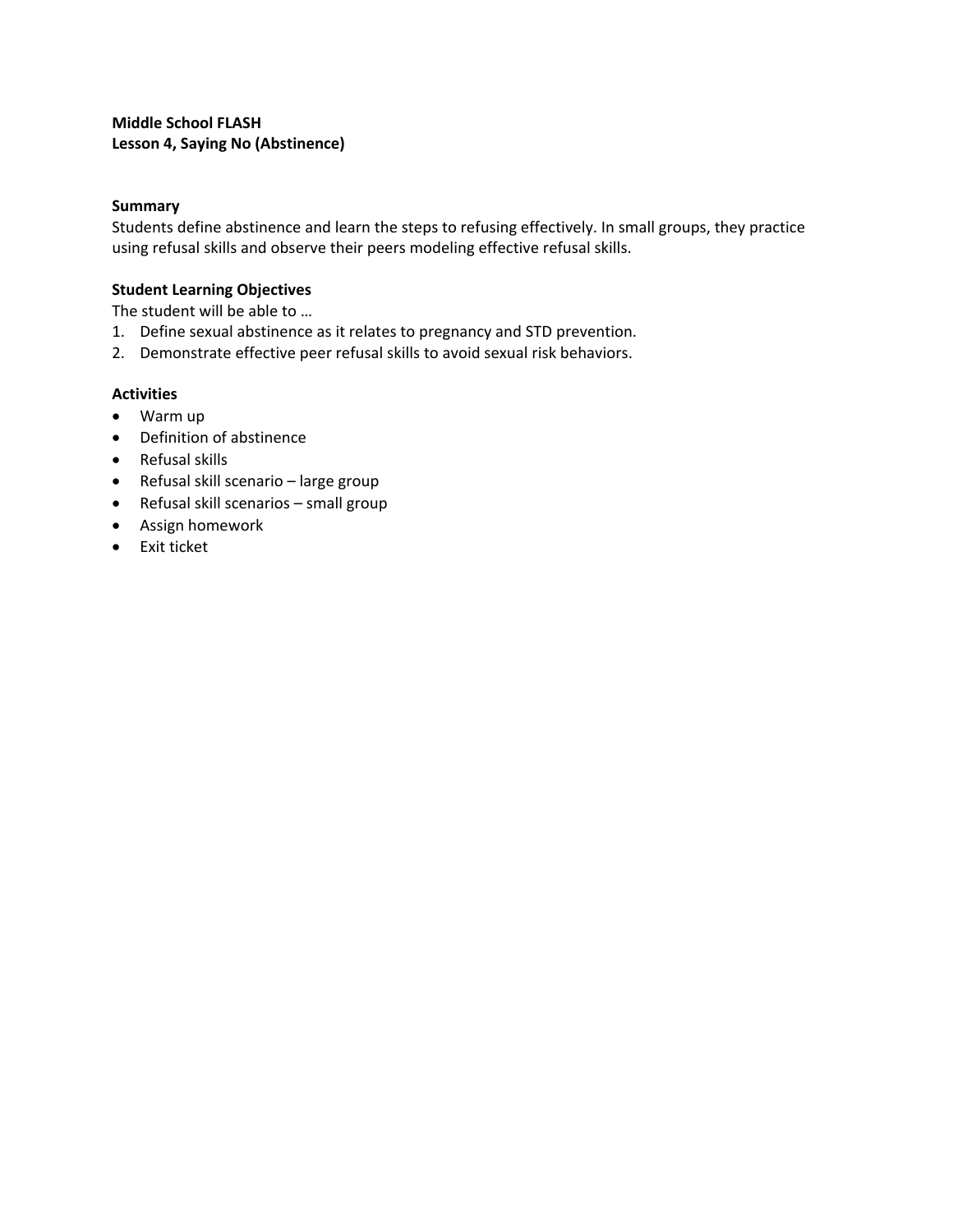## <span id="page-5-0"></span>**Summary**

Students review STD transmission by doing a True/False activity. Working in pairs or triads, they use a persuasion map to develop convincing argument about preventing STDs. Then pairs/triads create STD prevention Public Service Announcements for social media and share them with the class.

## **Student Learning Objectives**

The student will be able to …

- 1. Describe the benefits of sexual abstinence as the safest, most effective risk avoidance method of protection from STDs.
- 2. Describe the benefits of condoms in reducing the risk of STDs.
- 3. Describe the benefits of testing in reducing the spread of STDs.
- 4. State a health-enhancing position on the prevention of STDs supported with medically accurate information.
- 5. Collaborate with others to advocate for behaviors that prevent STDs.

- Warm up
- Introduce topic and warm-up answer key
- Testing locations
- STD review exercise
- Persuasion maps
- Public service announcements
- Assign homework
- Exit ticket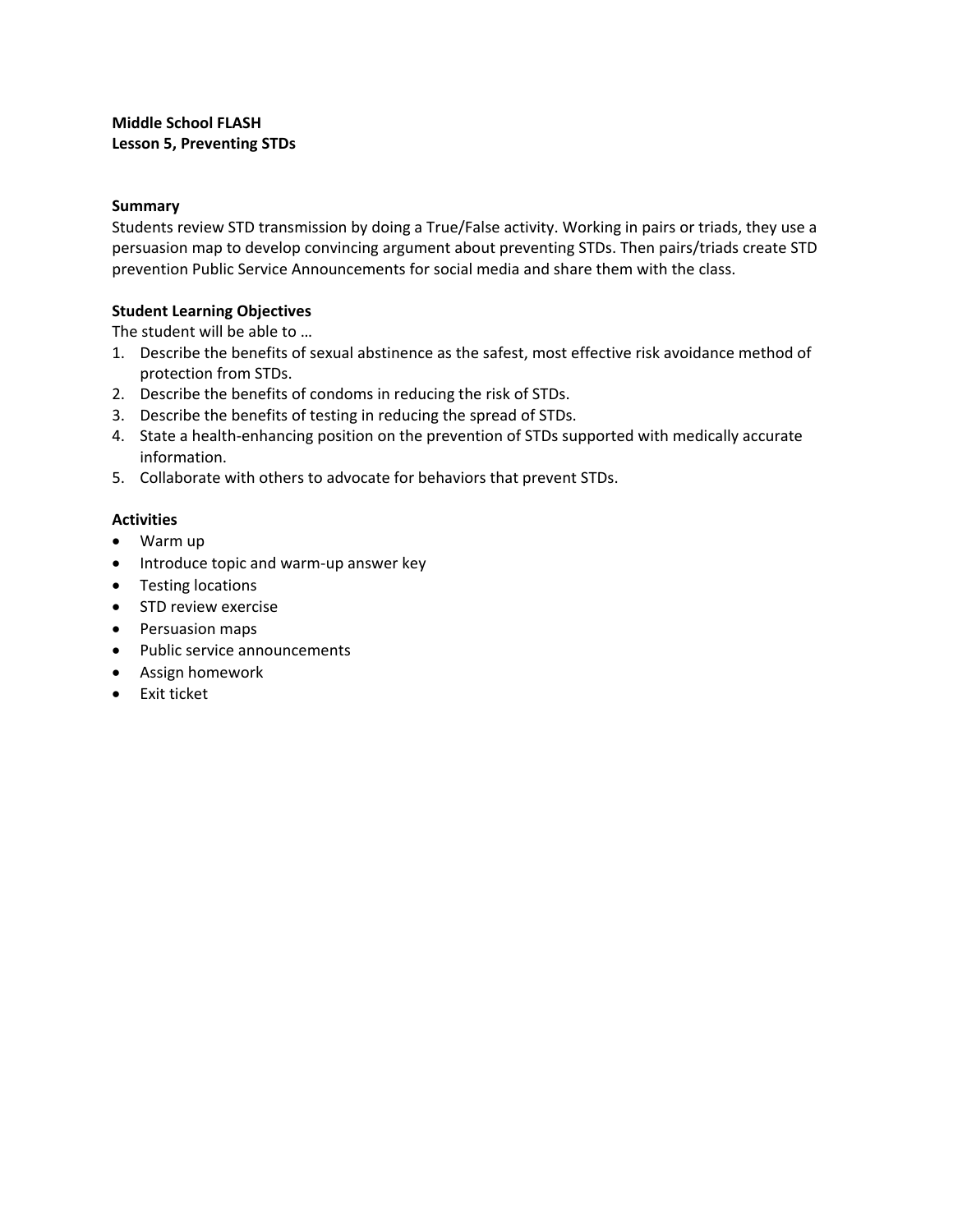# <span id="page-6-0"></span>**Middle School FLASH Lesson 6, Condoms to Prevent HIV and Other STDs**

## **Summary**

The lesson focuses on encouraging the correct use of condoms for students who may need condoms now or in the future. The lesson opens with a brainstorm about the benefits of condoms, and sets positive norms for condom use. Students learn correct condom use by assembling condom instructions in the correct order and by observing a teacher demonstration. In small groups, students come up with solutions to common problems related to correct and consistent condom use by responding to scenarios. The lesson concludes with students setting their own goals with regard to condoms.

## **Student Learning Objectives**

The student will be able to …

- 1. Describe how condoms can reduce the risk of HIV and other STDs.
- 2. Describe how condoms can reduce the risk of pregnancy.
- 3. Describe the steps to using a condom correctly.

- Warm up
- Brainstorm benefits and set norm
- Condom card line-up
- Condom demonstration
- Condom solutions
- Goal setting
- Assign homework
- Exit ticket